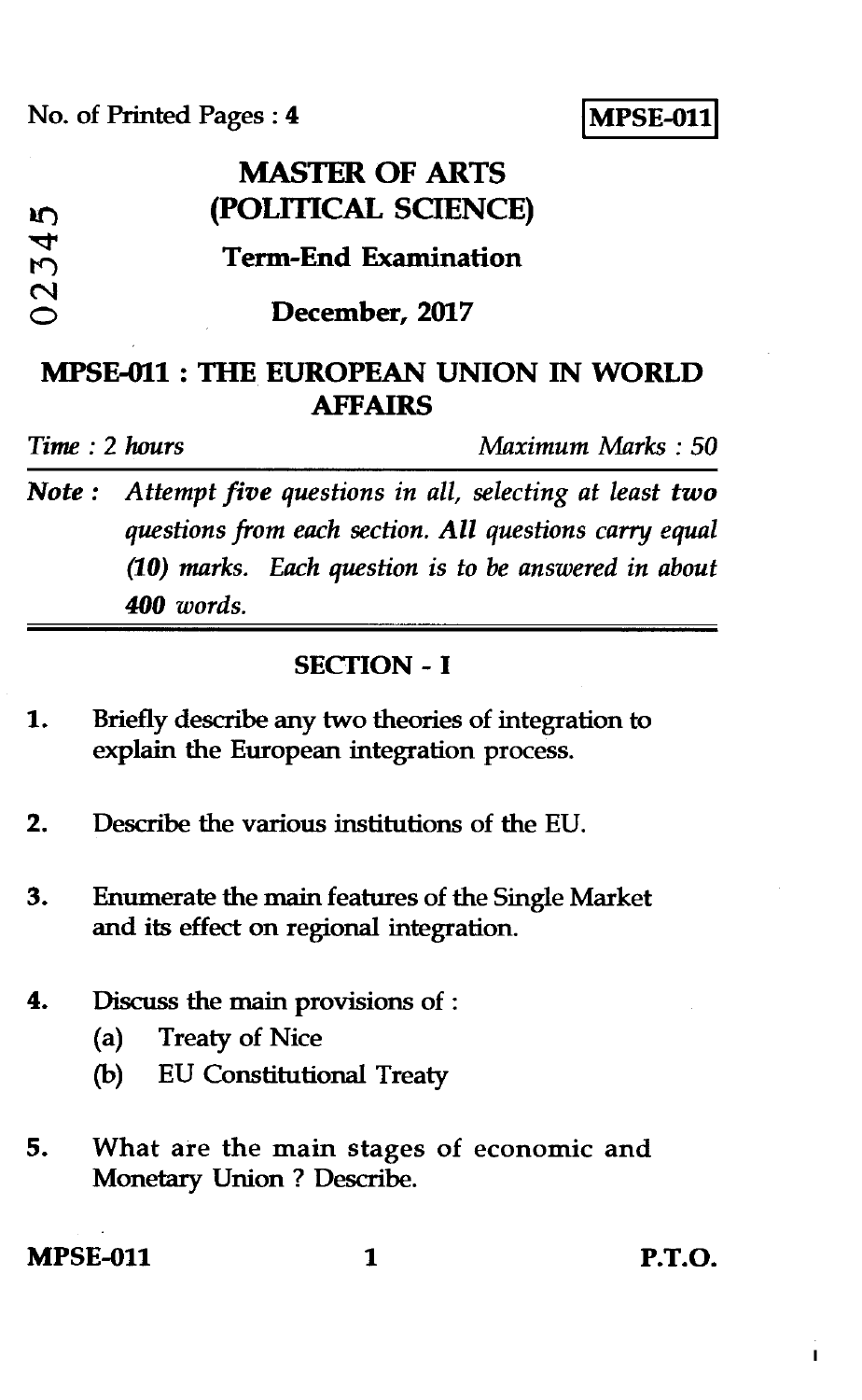#### **SECTION - II**

- 6. Discuss the main contours of CFSP (Common Foreign and Security Policy) since the Maastricht Treaty.
- 7. Discuss the problems and prospects of eastward enlargement of the EU.
- 8. Examine the areas of convergence and divergence between the EU and the US.
- 9. How has the EU impacted trade in a globalized world ? Explain.
- 10. Write short notes on :
	- (a) Problems of CAP
	- (b) EU's environmental policy

#### **MPSE-011 2**

 $\mathbf{I}$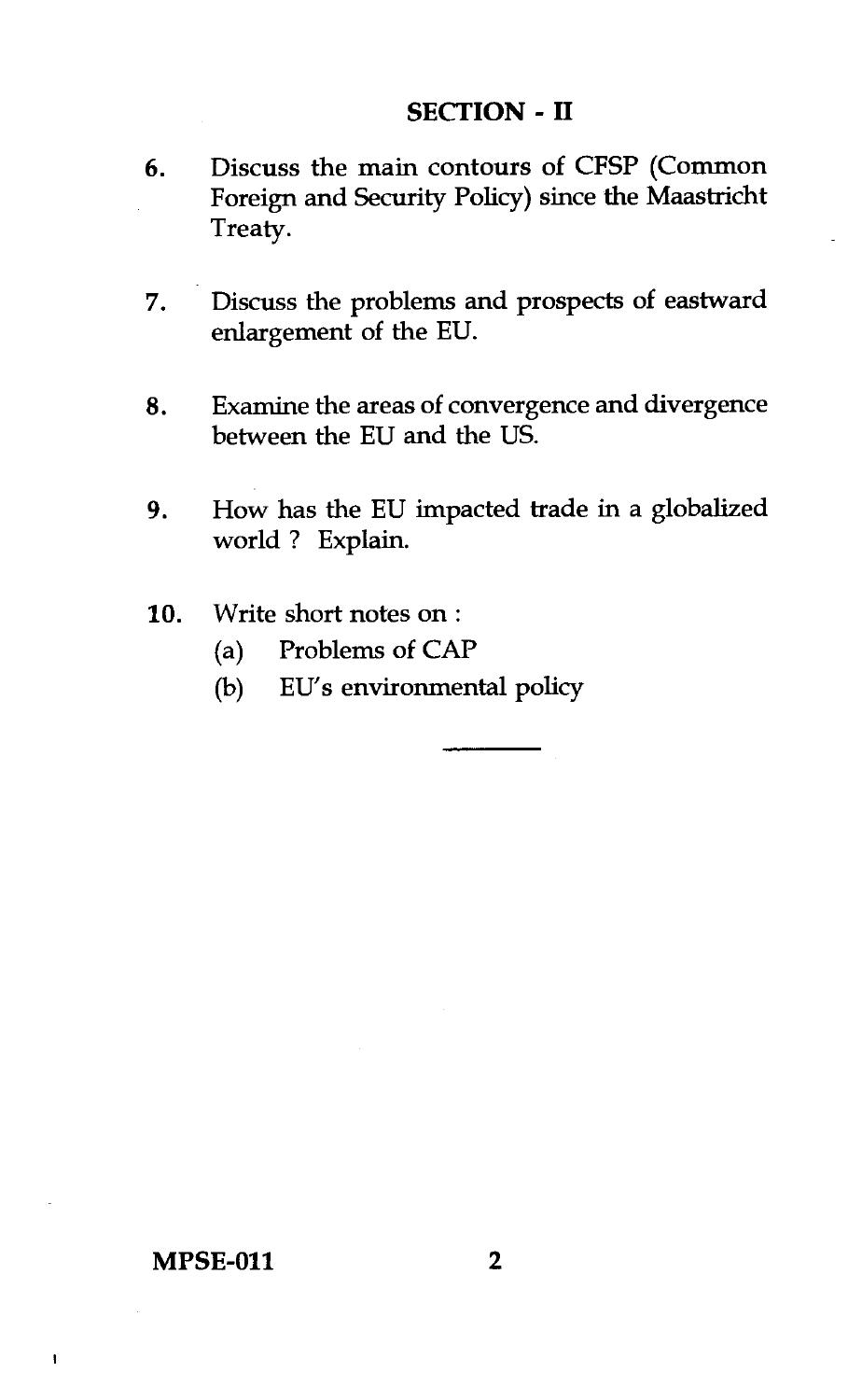एम.पी.एस.ई.-011

# स्नातकोत्तर उपाधि कार्यकम ( राजनीति शास्त्र) सत्रांत परीक्षा दिसम्बर, 2017

एम.पी.एस.ई.-011: विश्व मामलों में यूरोपियन यूनियन

अधिकतम अंक : 50 समय : 2 घण्टे

कुल **पाँच** प्रश्नों के उत्तर दें, प्रत्येक अनुभाग में से कम से कम दो नोट : प्रश्न चुनते हुये। प्रत्येक प्रश्न का उत्तर लगभग 400 शब्दों में दें । मधी पश्नों के अंक समान (10) हैं।

# अनुभाग - I

- यरोपियन एकीकरण प्रक्रिया की व्याख्या के लिये एकीकरण के 1. किन्हीं दो सिद्धांतों का संक्षिप्त विवरण करें।
- हा। की विभिन्न संस्थाओं का वर्णन करें।  $2.$
- एकल बाज़ार के मख्य लक्षणों और क्षेत्रिय एकीकरण पर इसके  $3.$ प्रभाव को इंगित करें।
- निम्न के मुख्य प्रावधानों की चर्चा करें :  $\Delta$ .
	- (a) Nice की संधि
	- EU संवैधानिक संधि  $(b)$
- आर्थिक और मौद्रिक एकीकरण के मुख्य चरण क्या हैं ? वर्णन 5. करें।

**MPSE-011** 

P.T.O.

3